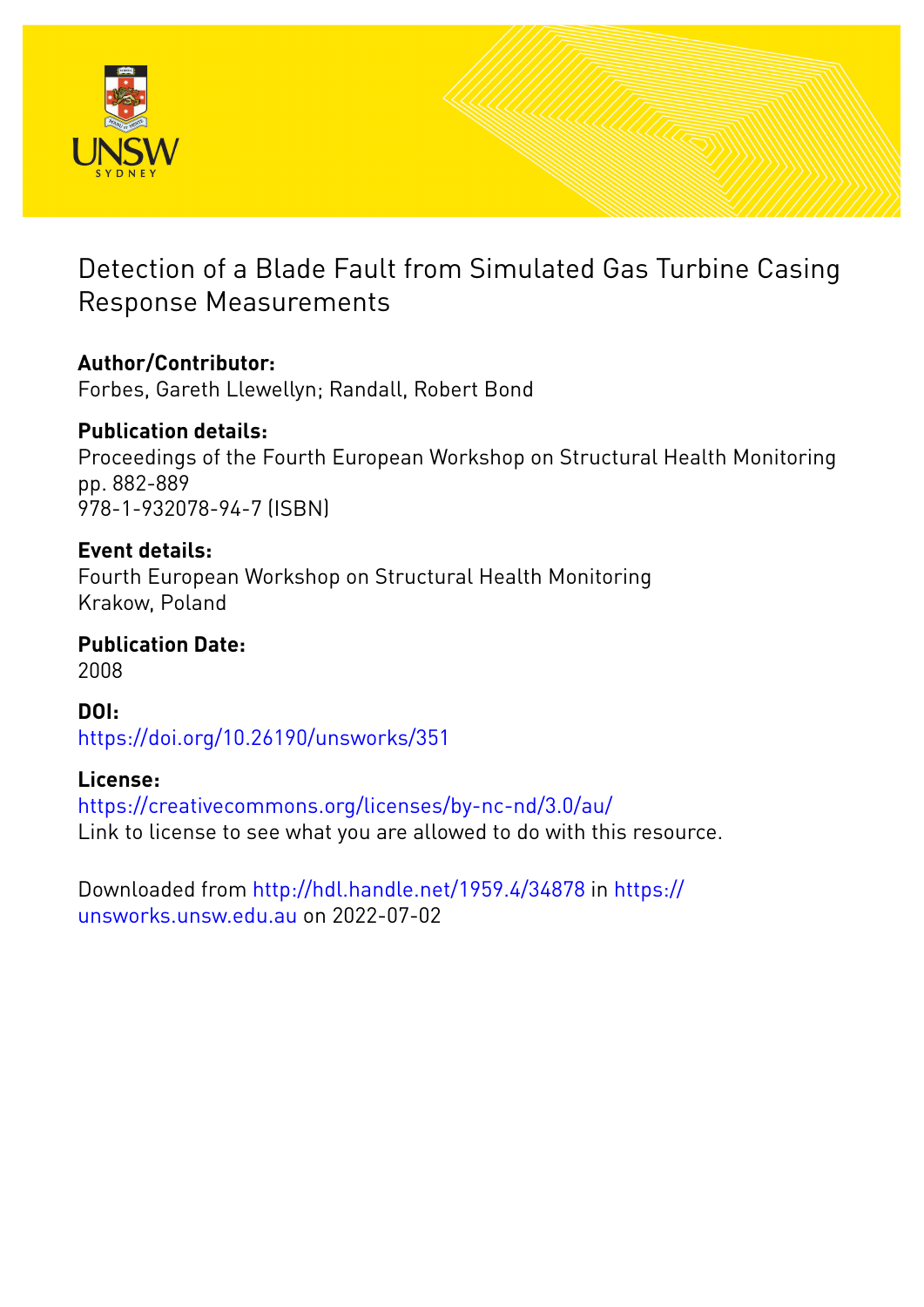## **Detection of a Blade Fault from Simulated Gas Turbine Casing Response Measurements**

GARETH L. FORBES and ROBERT B. RANDALL

#### **ABSTRACT**

Condition monitoring of blades within gas turbines has been and will continue to be of importance in all areas of their use. Non-intrusive measurement of blade condition is the ambition of most techniques, with many methods proposed, investigated and employed for such measurement, with the current dominant method using proximity probes to measure blade arrival time for subsequent monitoring. It is proposed however that the measurement of the casing vibration, due to the aerodynamic-structural interaction within a gas turbine, could provide a means of blade condition monitoring and modal parameter estimation. An analytical model has been developed of the response of a gas turbine casing to what is believed to be the dominant forces acting on it, viz: (i) the moving pressure waveform around each blade throughout its motion and (ii) the forces (and moments) applied through the stationary stator blades, to understand the form of the casing response. A simulated blade fault has then been added to the model to represent a damaged blade, of arbitrary form, by reducing the stiffness of one blade. The change in the contribution to the casing response measurements due to this simulated fault is explored.

#### **INTRODUCTION**

Gas turbines are driven by the heating and expansion of gases from combustion, causing fluid flow over the multiple blade rows inside the engine and providing useful work output. These extreme operating conditions of high temperatures and pressures within a turbulent flow environment mean that analysis of stresses and heat transfer of the engine working surfaces are of great importance in design and operation.

Measurement and modelling of blade vibrations, has developed for two main applications, determination of stress levels induced by the blades' dynamic motion and to quantify blade condition. A substantial amount of research has been conducted on forced blade motion to determine the stress levels within blades, with advancements taking into account the effects of wake passing, blade tip vortices as well as structural and aerodynamic loadings on blades [1]. Further extensions using computational methods to calculate blade mode shapes and pressure forces have been used in an effort to better estimate the structural and aerodynamic loadings [2].

Under operating conditions the introduction of a fault in the gas turbine blade will alter the blade vibration properties, and has led the development for prediction and measurement of blade vibration in order to make a determination of blade condition. The current dominant blade vibration measurement method, in the aeroindustry [3, 4], for engine design, is blade tip timing (BTT), which is the measurement of blade arrival time at one or more locations around the casing periphery. BTT

School of Mechanical and Manufacturing Engineering, University of New South Wales, Sydney NSW 2052, Australia.

E-mail addresses: gareth.forbes@student.unsw.edu.au (G. L. Forbes), b.randall@unsw.edu.au (R. B. Randall)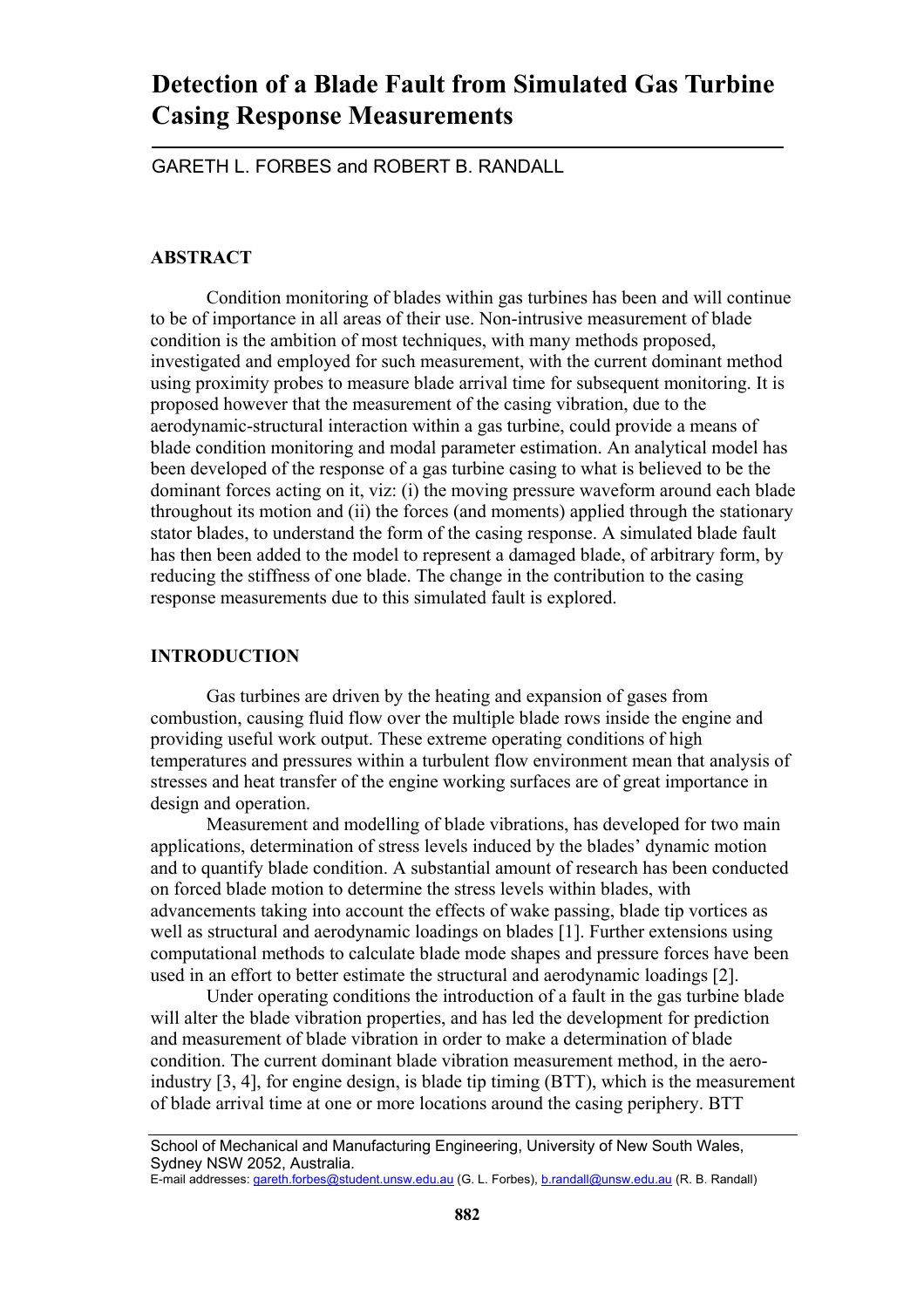methods are currently able to satisfactorily measure asynchronous, non-integer multiples of shaft speed, blade vibrations such as rotating stall, flutter and compressor surge, but requires perforation of the casing. However, no one single method is able to fully characterise the vibration parameters of blades in service [5].

An alternative method has been proposed for non-intrusive measurements of blade vibrations by means of external accelerometer measurements on the casing of a gas turbine [6, 7]. The deterministic periodic blade forced vibrations were analytically and numerically modelled, with further extension including the addition of random fluctuations in the blade force, due to the turbulence within the flow. Incorporation of fluctuations due to turbulence is not customary in conventional blade forced vibration modelling and measurement; it has been shown however that the stochastic portion of the forces within a gas turbine can contain vital blade vibration information [7]. Within the following sections only the stochastic forced vibration of the casing will be modelled, to show the correlation between patterns in the casing vibration and blade vibration within the engine. Changes in the natural frequency of a single blade, and the effect this has on the casing vibration, is then investigated.

#### **ROTOR BLADE FORCED VIBRATION**

Flow over the rotor and stator blade aerofoils cause high and low pressure forces acting over the blade surface. Behind the trailing edge of leading blades, wakes are also created, as shown in Figure 1(b). As the rotating blade stages rotate around the engine the stationary pressure profiles around the stator blades, and the wakes behind up-steam blade rows, cause fluctuating forces on the rotor blades. In this study the stator blades will be assumed to remain stationary, this assumption can be partly justified due to the fact that few stator blade vibration problems have ever been reported in turbo-machinery [8]. Stator blade vibration could however be included in more detailed models. As the stator blades are assumed to be stationary the pressure profile and wakes from the trailing edge will remain stationary and the force on the rotor blades will be stationary and periodic with stator passing frequency, with a defined spatial shape. The force acting on rotor blades downstream of a stator blade row has been shown to have, in general, a damped impulse shape [9] (obviously this varies widely and is dependent on the specific turbine). Turbo-machinery flow conditions are however inherently turbulent, with background turbulence intensity levels often reported to be approx. 3-4%, and turbulence within the wake region is often five times greater than the background turbulence [10-12]. It is also noted that the frequency content of turbulence within a gas turbine will be somewhat bandlimited; however in the context of this work the turbulence was assumed to be completely broadband.

The forces acting on the rotor blades are therefore modelled as a raised cosine with a period of half the stator blade pass frequency, and modulated by a random fluctuation due to turbulent flows. The Fourier series expansion of this force on the 'r<sup>th</sup>' blade can be expressed as:

$$
f(t)_r = F_0(b(t)+1)\left\{\sum_{i=0}^{\infty} A_i \cos\left[i\left(\omega_{\text{spf}}t + \gamma_r\right)\right]\right\} \tag{1}
$$

$$
\gamma_r = \frac{2\pi (r-1)}{b} - \text{round}\left(\frac{s(r-1)}{b}\right) \frac{2\pi}{s} \tag{2}
$$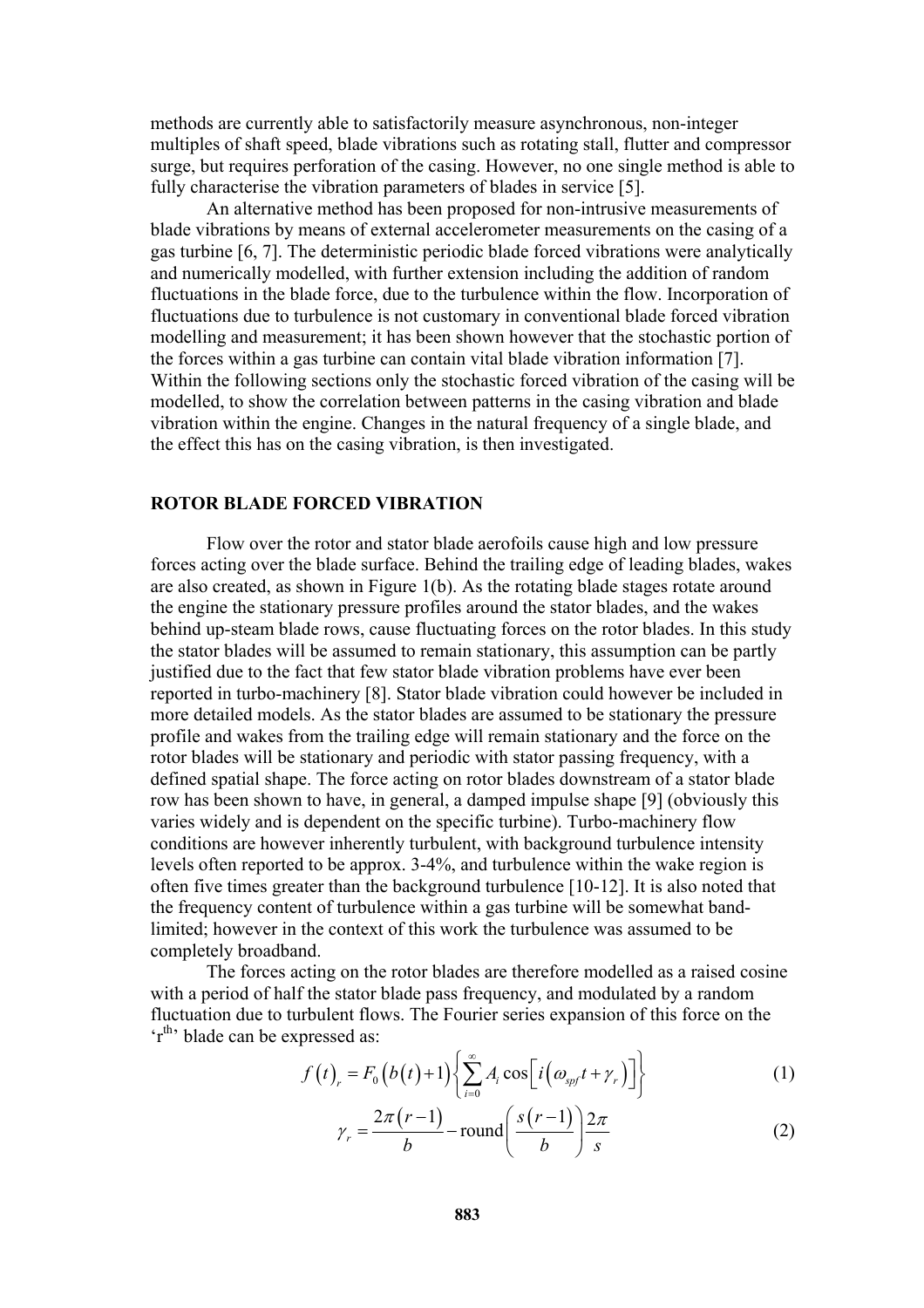where  $A_i$  are the Fourier coefficients,  $\omega_{\rm ref}$  is the stator passing frequency,  $b(t)$  is a uniformly distributed random variable with zero mean and a deviation of  $\pm 7.5\%$ .

The rotor blades are assumed to act as a simple oscillator, i.e. a single degree of freedom spring-mass-damper system, this has been stated to be an adequate model of a blade's response if only one natural frequency is near the excitation frequency [13]. The solution of the blade motion under the force given in equation (1), will only be solved, in this analysis, for the stochastic portion of the force, as the deterministic force component is not of interest in this present study (solution for the deterministic force component can however be found in [6]).

Solution of the rotor blade motion for the  $\mathbf{r}^{\text{th}}$  blade can be simply seen to be given by:

$$
X(f)_r = H(f)_r F(f)_r \tag{3}
$$

where capitalization refers to the Fourier transform of the corresponding time signal and  $H(f)$ <sub>r</sub> is the transfer function of the 'r<sup>th</sup>' blade being:

$$
H(f)_r = \frac{A_r}{\left(\omega_{nb}^2 - \omega^2\right) + 2\zeta_2 j\omega_{nb}\omega}
$$
 (4)

*A<sub>r</sub>* being the gain factor for the 'r<sup>th</sup>' blade.

#### **FORCES ON CASING AND STATOR BLADES**

The casing of a gas turbine, under test conditions, can be excited by two groups of forces [14], viz: (a) forces from the engine and running gear through casing/bearing attachments, (b) forces from the aerodynamic/structural interaction within the engine. The second group of forces, (b), can then be further broken down into its believed constituents; (i) interaction with the rotating pressure profile around each rotor/stator blade, (ii) propagation of acoustic waves inside the casing, (iii) pressure fluctuations due to turbulent and impulsive flows.

The current model is of a 1.5 stage turbine, with a row of 5 inlet guide vanes, IGV's, followed by a row of 6 rotor blades, with a final row of 5 stator blades. The IGV's and stator blades are also not "clocked", i.e. they are aligned axially. A longitudinal section of the simulated blade rows is shown in Figure 1(a), a transverse sectional view is seen in Figure 2.



Figure 1 longitudinal section of 1.5 stage turbine (a), wake interaction between blade rows (b)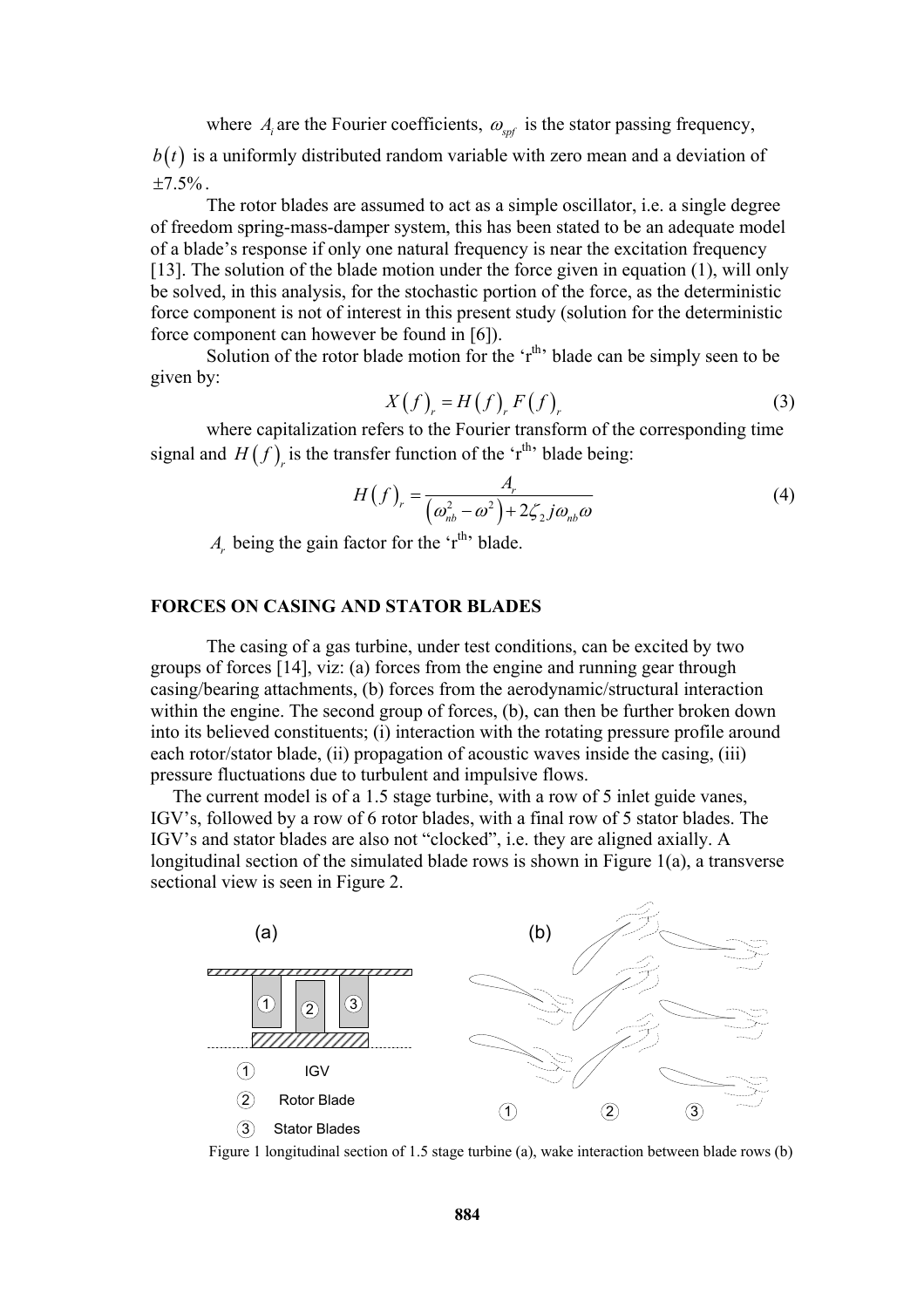

Figure 2 transverse sectional view of 1.5 stage turbine,  $s(1)$ - $s(5)$  stator blade locations, b(1)b(6) rotor blade locations

The pressure profile around each of the rotor blades which causes a fluctuating pressure on the inside surface of the casing as the blades rotate, is considered to follow the motion of the rotor blades as they also vibrate about their equilibrium position. The pressure from the  $f<sup>th</sup>$  blade is once again given as a raised cosine, with a period of one rotor blade spacing with the Fourier expansion given as:

$$
P_r = \sum_{i=0}^{\infty} A_i P \cdot e^{i t \left[\theta - \Omega t - x(t) - \alpha_r\right]}
$$
\n
$$
\tag{5}
$$

The forces acting on the stator blades are modelled as a raised cosine of half the blade passing period as was the force on the rotor blades previously. The assumption of neglecting the stator blades' dynamic motion means that the force acting upon them will directly be applied to the casing surface, which in the limit could be expressed as the application of a local moment at the location of the stator blade. However as with the rotor blades, the phase of the force will be dependent on the rotor blade motion, such that the resulting moment for the ' $p^{th}$ ' stator blade can be expressed as:

$$
T_p = M_0 \left\{ \sum_{r=1}^{b} \sum_{i=0}^{\infty} A_i \cos \left[ i \left( \Omega t - x(t) \right) + \alpha_r - \alpha_p \right) \right] \right\} \delta \left( \theta - \alpha_p \right) \left( \frac{1}{R} \right) \tag{6}
$$

#### **ANALYTICAL CASING RESPONSE**

The response of the casing under the rotating pressure force from the rotor blades and the excitation by the local moment due to the stator blade loadings, given by equations (5) and (6), can be undertaken in the same manner as the blade response, expressed in equation (3), for the stochastic portion of the blade motion. The casing was modelled analytically as an ideal circular ring, with the geometric and material properties given in Table 1. The solution method is similar for both the rotating pressure and the stator blade loadings, with solution of the generalised force vector then construction of the frequency response function and Fourier transform of the generalised force vector.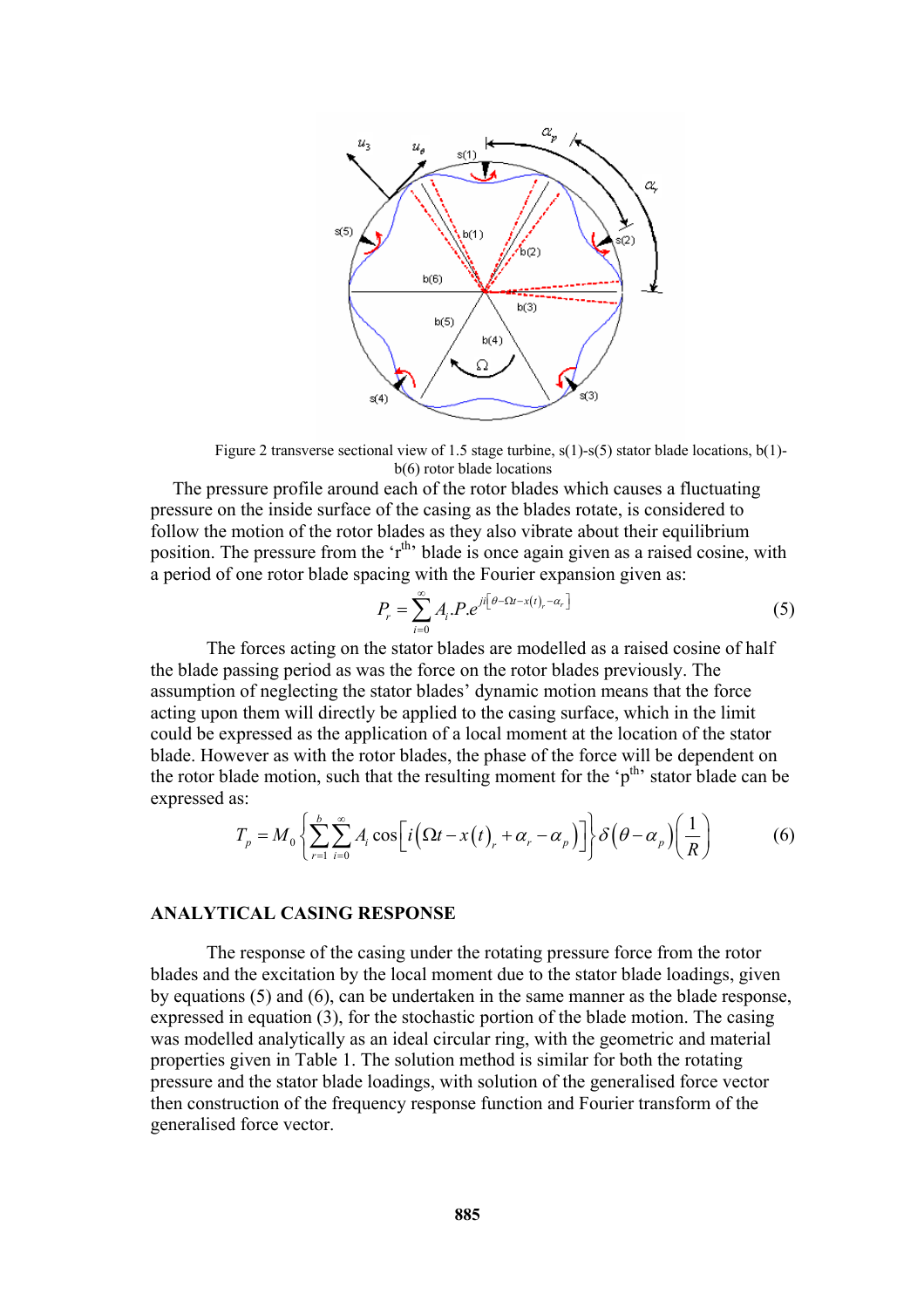| raole + Seometric and material properties |                                                                |
|-------------------------------------------|----------------------------------------------------------------|
| Density                                   | $\rho = 7.85 \times 10^{-9}$ Ns <sup>2</sup> / mm <sup>4</sup> |
| Young's Modulus                           | $E = 20.6 \times 10^4 N/mm^2$                                  |
| Mean Radius of ring                       | $R = 100$ mm                                                   |
| Radial Thickness of                       | $h = 2mm$                                                      |
| ring                                      |                                                                |
| Damping of ring                           | $\zeta_1 = 0.01$                                               |
| Damping of blades                         | $\zeta_2 = 0.005$                                              |
| Blade natural                             | $\omega_{nb} = 500$ Hz                                         |
| frequency                                 |                                                                |

Table 1 Geometric and material properties

#### **Stator blade loadings**

The generalised force vector for a moment load on an elastic ring is given by [15],

$$
F_{nk} = \frac{1}{\rho h N_{nk}} \int_{\theta} U_3 \left[ \frac{\partial (T_p R)}{\partial \theta} \right] d\theta \tag{7}
$$

where the mode shapes are given as: (the solution is also only solved for  $k = 1$ , as the lowest natural frequency at  $k = 2$ , is an order of magnitude above the blade pass frequency)

$$
U_3 = \cos n \left( \theta - \phi_p \right) \tag{8}
$$

where

$$
N_n = \pi \left( 1 + C_n^2 \right) R
$$
  
\n
$$
C_n \approx -1/n
$$
 (9)

The condition is also set such that

$$
\phi_p = -\frac{\pi}{2n} + \alpha_p \tag{10}
$$

The generalised force vector can be shown to be:

$$
F_n = \frac{nM_0}{\rho h N_n} \sum_{r=1}^{b} \sum_{i=0}^{\infty} A_i \cos \left[ i \left( \Omega t - x(t) \right) + \alpha_r - \alpha_p \right) \right]
$$
(11)

The frequency response function of the ring under the influence of the moment load  $T_p$ , given in equation (6), can now be expressed:

$$
H_2(f) = \frac{n}{\rho h N_n} \frac{\cos n(\theta - \phi_p)}{\omega_n^2 \left[1 - \left(\omega / \omega_n\right)^2 + 2j\zeta_1 \omega / \omega_n\right]}
$$
(12)

Such that the response of the ring under the load  $T_p$ , given in equation (6), is:

$$
U_{31}(f) = \sum_{p=1}^{s} H_2(f) T_p(f)
$$
 (13)

#### **Rotating pressure loading**

A similar solution method is used for the rotating pressure load, firstly solving for the generalised force vector, given in [16]: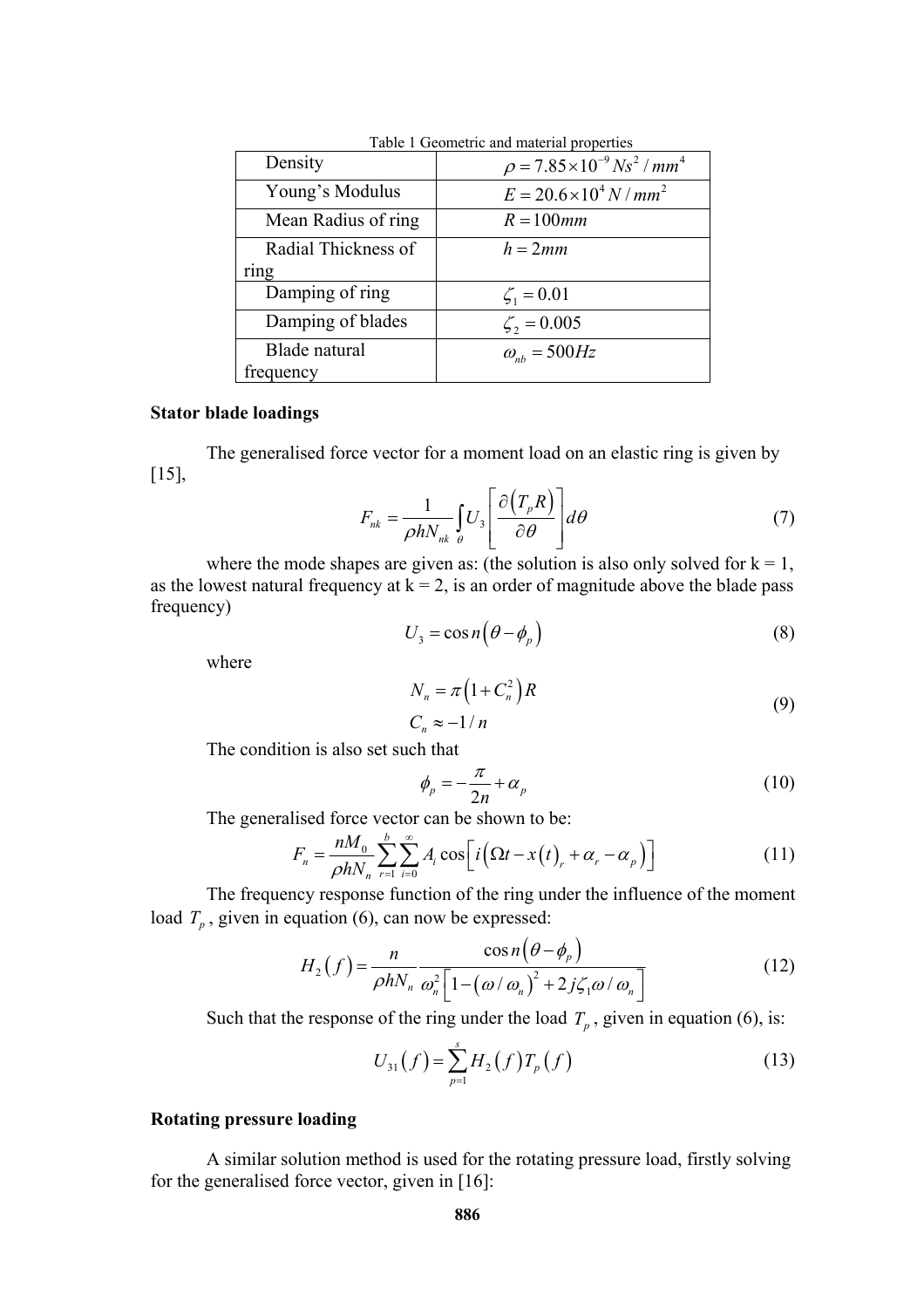$$
F_n = \frac{1}{2\rho h N_n} \int_{\theta} P_r \cdot \text{conj}(U_3) R d\theta \tag{14}
$$

The mode shape is now given as:

$$
U_3 = e^{jn(\theta - \alpha_r)}\tag{15}
$$

Solution of the generalised force vector can be shown to now be:

$$
F_n = \frac{A_n P R \pi}{\rho h N_n} e^{jn[-\Omega t - x(t)_r - \alpha_r]}
$$
\n(16)

The frequency response function of the generalised force vector for the rotating pressure loading is now:

$$
H_{3n}(f) = \frac{e^{jn(\theta - \alpha_r)}}{\omega_n^2 \left[1 - \left(\frac{\omega}{\omega_n}\right)^2 + 2j\zeta_1\omega/\omega_n\right]}
$$
(17)

Such that the response of the casing under the generalised force vector in equation (16), is given as:

$$
U_{32}(f) = \sum_{n=2}^{\infty} H_{3n}(f) F_n(f)
$$
 (18)

The total response is then the sum of the contributions from the rotating pressure force and the stator blade loadings.

#### **RESULTS**

Results were obtained for the radial displacement of a circular ring under the loading conditions outlined earlier, with an input shaft speed,  $\Omega$ , of 80 Hz. The power spectral density, PSD, of the output was calculated by averaging over an ensemble of 100 time records of 32 revolutions. The PSD of the same loading conditions applied to the transfer functions obtained from a Finite Element, FE, model of a thin cylindrical shell, of finite width of 10mm, is also presented. Any deterministic components of the casing radial displacement, were removed from the PSD's. The residual PSD, in Figure 3(a-b), can be seen to have narrow band peaks, which are the forcing function filtered by the blades' frequency response function, at multiples of shaft speed  $\pm$  the blade natural frequency. The structural resonances can also be seen to be excited in the residual PSD's. Differences are apparent between the analytical and FE results due to the small differences in the structural resonance locations; however, the same harmonic series of narrowband peaks at multiples of shaft speed  $\pm$  blade natural frequency can be seen.

Results were then obtained by lowering the natural frequency for one blade by 10%. This results in a new set of harmonic narrow band peaks at shaft  $\pm$  the altered blade natural frequency, as seen in Figure 3(c).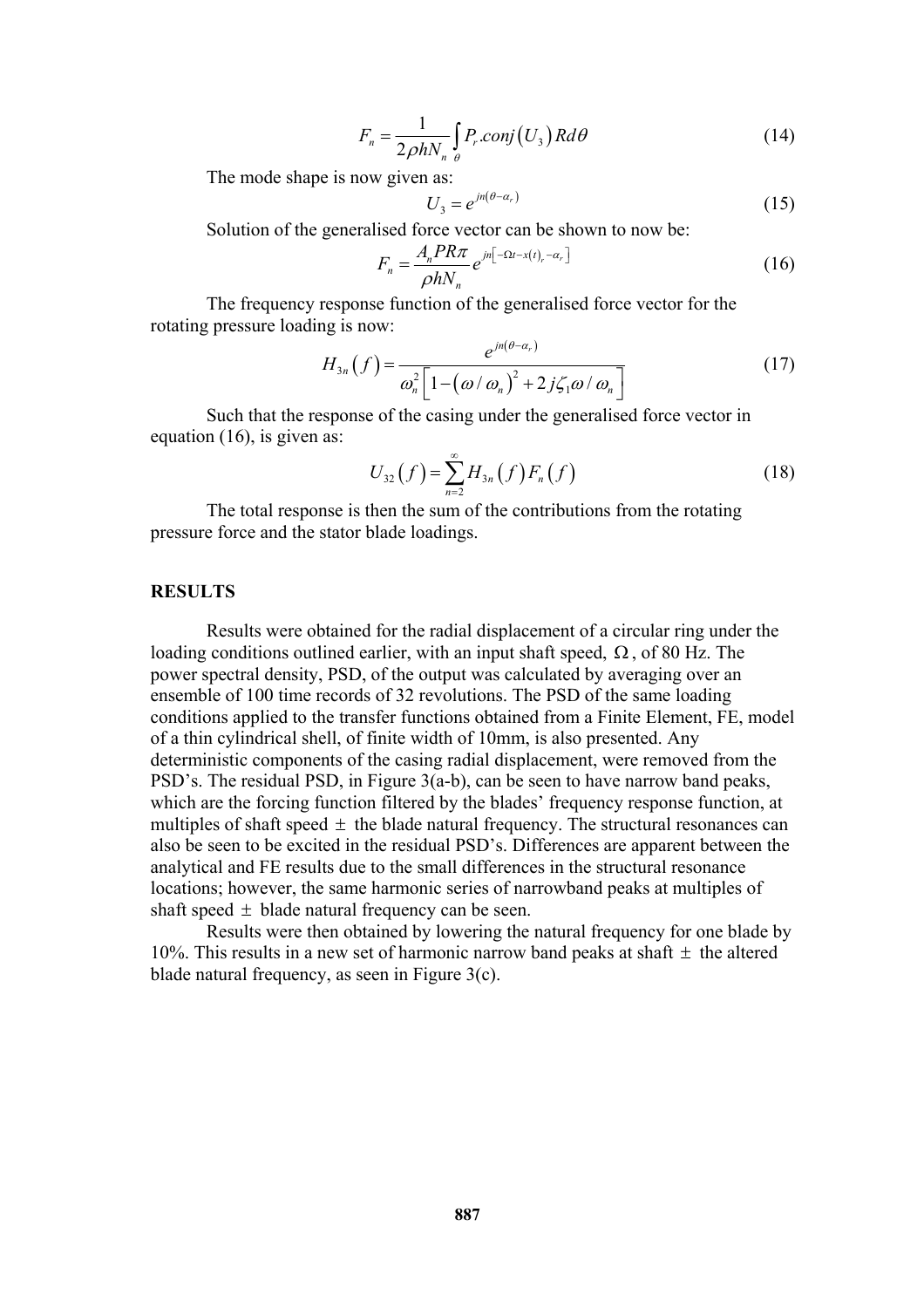

Figure 3 Residual PSD  $\rightarrow$ , structural transfer function  $\rightarrow$ , vertical dashed lines at multiples of shaft speed, vertical dotted lines at multiples of shaft speed  $\pm$  blade natural frequency. (a) analytical solution no blade fault, (b) FEA solution no blade fault, (c) analytical solution with blade fault

#### **CONCLUSIONS**

Analytical and FE solutions to the forced casing vibration response under the simulated operating conditions have been presented. Cross validation of the analytical and FE model have shown that blade vibration information is present within the residual PSD of the radial casing response, with a harmonic series of narrowband peaks present at multiples of shaft speed  $\pm$  the blade natural frequency. The reduction of natural frequency, by 10%, of one blade was then modelled and the changes in the residual PSD were then compared. An additional set of narrowband peaks was now seen to be present at multiples of shaft speed  $\pm$  the altered blade natural frequency. Both these results highlight that information should be obtainable from casing vibration measurements, on the natural frequency of the blades within the engine.